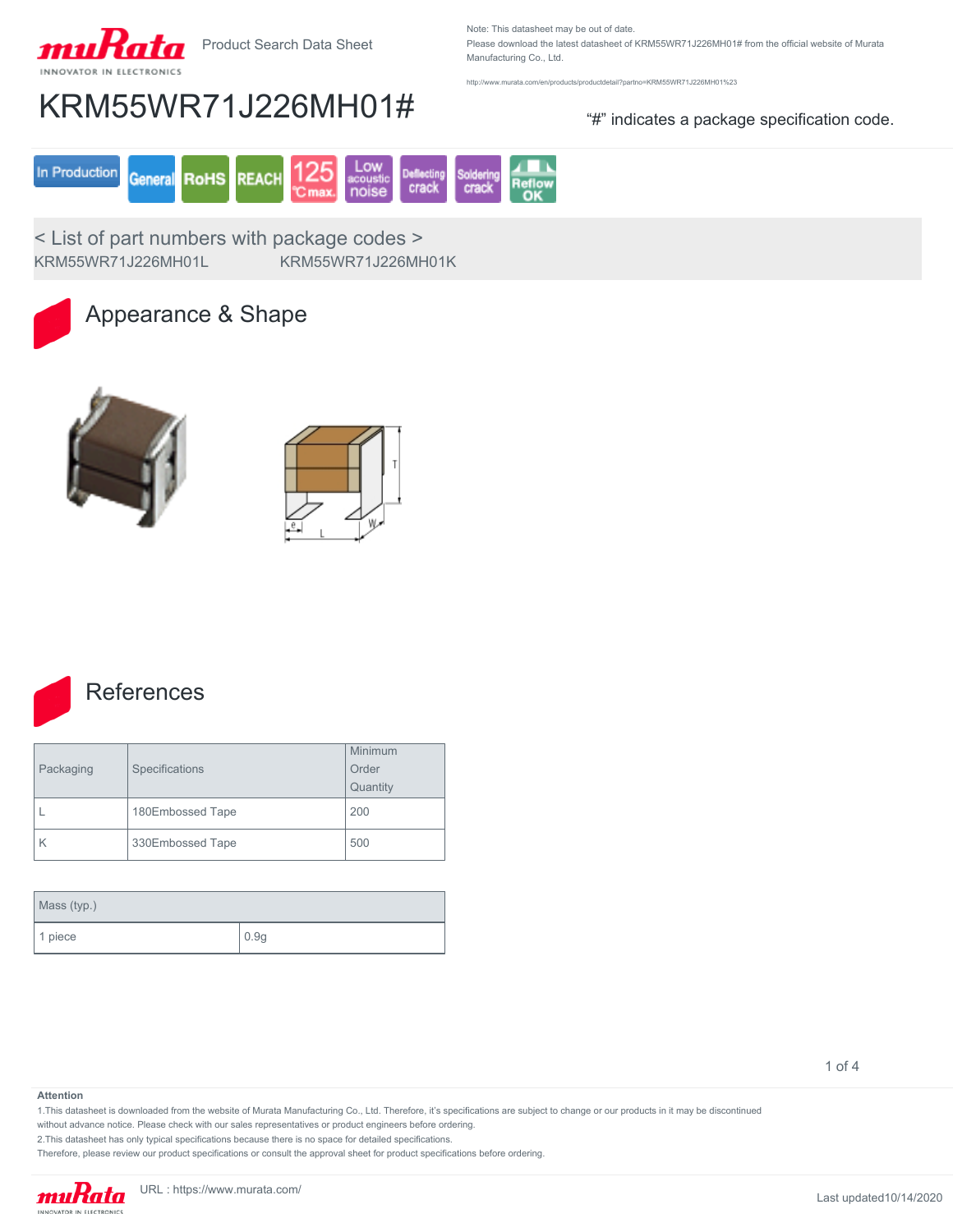

# KRM55WR71J226MH01# "#" indicates a package specification code.

Note: This datasheet may be out of date. Please download the latest datasheet of KRM55WR71J226MH01# from the official website of Murata Manufacturing Co., Ltd.

<http://www.murata.com/en/products/productdetail?partno=KRM55WR71J226MH01%23>



### **Specifications**

| Length                                              | $6.1 \pm 0.4$ mm |
|-----------------------------------------------------|------------------|
| Width                                               | $5.3 \pm 0.2$ mm |
| <b>Thickness</b>                                    | $6.4 \pm 0.3$ mm |
| Capacitance                                         | 22µF ±20%        |
| Metal terminal width e                              | $1.2 \pm 0.2$ mm |
| <b>Operating Temperature</b><br>Range               | -55°C to 125°C   |
| <b>Rated Voltage</b>                                | 63Vdc            |
| Capacitance change rate                             | ±15%             |
| Temperature characteristics<br>(complied standard)  | X7R(EIA)         |
| Temperature range of<br>temperature characteristics | -55°C to 125°C   |

2 of 4

#### **Attention**

1.This datasheet is downloaded from the website of Murata Manufacturing Co., Ltd. Therefore, it's specifications are subject to change or our products in it may be discontinued

without advance notice. Please check with our sales representatives or product engineers before ordering.

2.This datasheet has only typical specifications because there is no space for detailed specifications.

Therefore, please review our product specifications or consult the approval sheet for product specifications before ordering.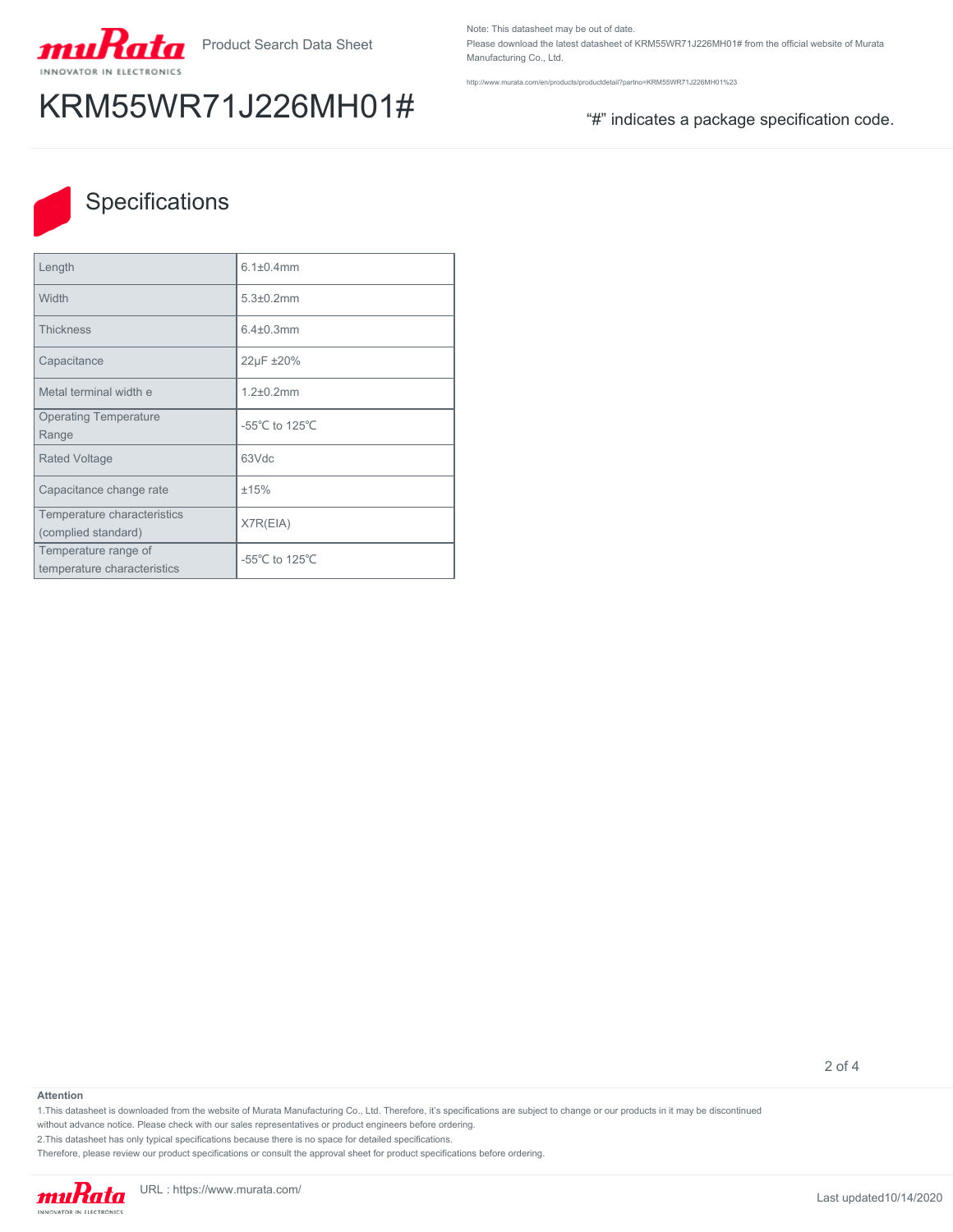

Product Search Data Sheet

Note: This datasheet may be out of date. Please download the latest datasheet of KRM55WR71J226MH01# from the official website of Murata Manufacturing Co., Ltd.

murata.com/en/products/productdetail?partno=KRM55WR71J226MH01%23

# $KRM55WR71J226MH01#$   $\qquad$   $\qquad$   $\qquad$   $\qquad$   $\qquad$   $\qquad$   $\qquad$   $\qquad$   $\qquad$   $\qquad$   $\qquad$   $\qquad$   $\qquad$   $\qquad$   $\qquad$   $\qquad$   $\qquad$   $\qquad$   $\qquad$   $\qquad$   $\qquad$   $\qquad$   $\qquad$   $\qquad$   $\qquad$   $\qquad$   $\qquad$   $\qquad$   $\qquad$   $\qquad$   $\qquad$   $\qquad$   $\qquad$   $\q$

## Characteristic Data

The charts below may show another part number which shares its characteristics.





KRM55WR71J226MH01 R DCOV, 25degC





#### **Attention**

1.This datasheet is downloaded from the website of Murata Manufacturing Co., Ltd. Therefore, it's specifications are subject to change or our products in it may be discontinued

without advance notice. Please check with our sales representatives or product engineers before ordering.

2.This datasheet has only typical specifications because there is no space for detailed specifications.

Therefore, please review our product specifications or consult the approval sheet for product specifications before ordering.